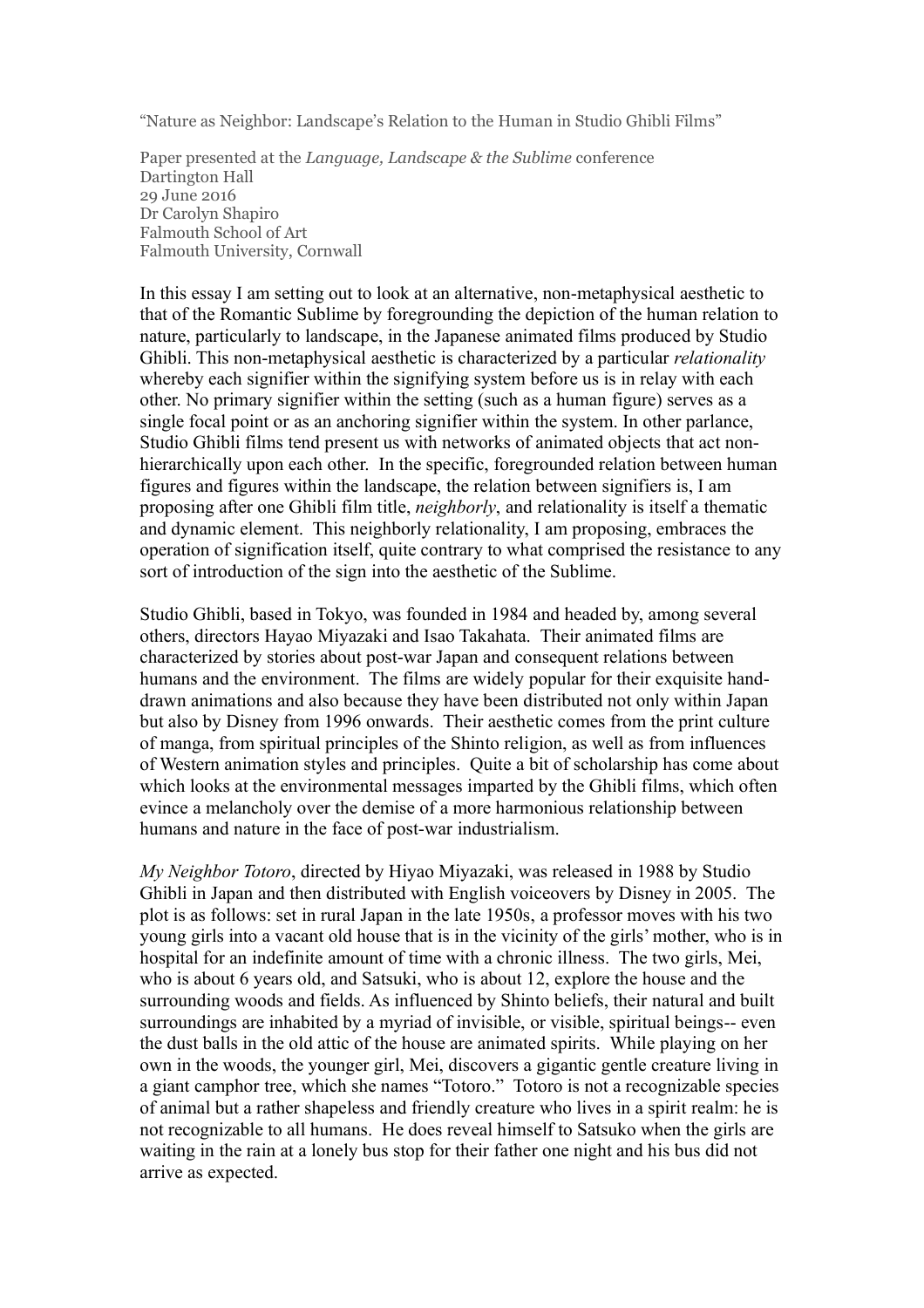Totoro lives alongside the girls in the giant camphor tree in the woods next to the old house. He brings them seeds which grow overnight and he arranges to transport the girls through the skies with his friend, the flying cat bus. He seems to stand for all the natural surroundings, and all the landscape's spirit- beings. Despite his gargantuan size (including a gaping mouth with lots of teeth) and his generally unfamiliar appearance, he is friendly, helpful, loving, and, *neighborly*. He helps Satsuko to find Mei when Mei runs miles away to find her mother in the hospital. There is a cast of characters in the film which includes various humans, but also Totoro and his little mini-creatures, the dust spirits, the animated elements of the beautifully drawn landscape, and the sun and rain. The delight in viewing the film comes very much from the relay between all the magically animated objects in any given scene. The human protagonists, Mei and Satsuko, even though they are the protagonists, are equivalent animated objects to those objects surrounding them, both within the plot and in the animated scheme.

In her article for the journal *Public Culture*, entitled "Plasmatic Nature: Environmentalism and Animated Film" (2014), Ursula K. Heise reads Studio Ghibli films as scenarios of an object-driven aesthetic which has progressive implications for environmental concerns. For Heise, Ghibli films, by virtue of being animated and Japanese (i.e., informed by Shintoism), present environments, particularly natural environments, as being inhabited by "objects in motion" (Heise, 303), proposing that the films express "an insistence that these environments are alive and populated by all manner of nonhuman agents." (Heise, 303) Heise follows current eco-critical philosophical thought such as that of Jane Bennett, who proposes a "vital materialism" whereby "agency emerges through relationships rather than as an inherent property." (Heise citing Bennett 2010, 307) As Heise traces, this agency coming about through relationality is also explored by the philosopher Karen Barad's concept of "intra-action" and its ethics of interconnectedness. Heise's valuable contribution, which I want to highlight here and build upon, is to identify that very same agency that comes about through relations between objects in motion, thereby shifting the primary ground of being itself to relationality rather than to an inherent essence of something, as a given within all animated film, and, in particular, through the animated films produced by Studio Ghibli. What we now understand, through philosophers such as Bennett, Barad, and others such as Timothy Morton, as a transformational shift over from humanist phenomenology to a more de-centralized and networked notion of "agency" which has progressive implications for the planet's ecology, has, observes Heise, "been playfully explored [by Japanese anime directors such as Hayao Miyazaki] since long before new materialist theories arose." (Heise, 308)

For my part, what I want to do, eventually by way of comparison of the Ghibli aesthetic to the Romantic Sublime aesthetic of the human relation to landscape, but at this point by detour into semiotics as an analytical framework, is to look at what is already the deconstructive intervention of the introduction of the Sign and the signifying systems which endow the sign with meaning. Here I take my cue from Samuel Weber's foregrounding of *differentiation* as the radically deconstructive intervention proposed by Saussure in his *Course in General Linguistics*, also known as "semiology." Weber underlines, following Jacques Derrida, the primary break Saussure made in the philosophy of language as not simply the pulling apart of the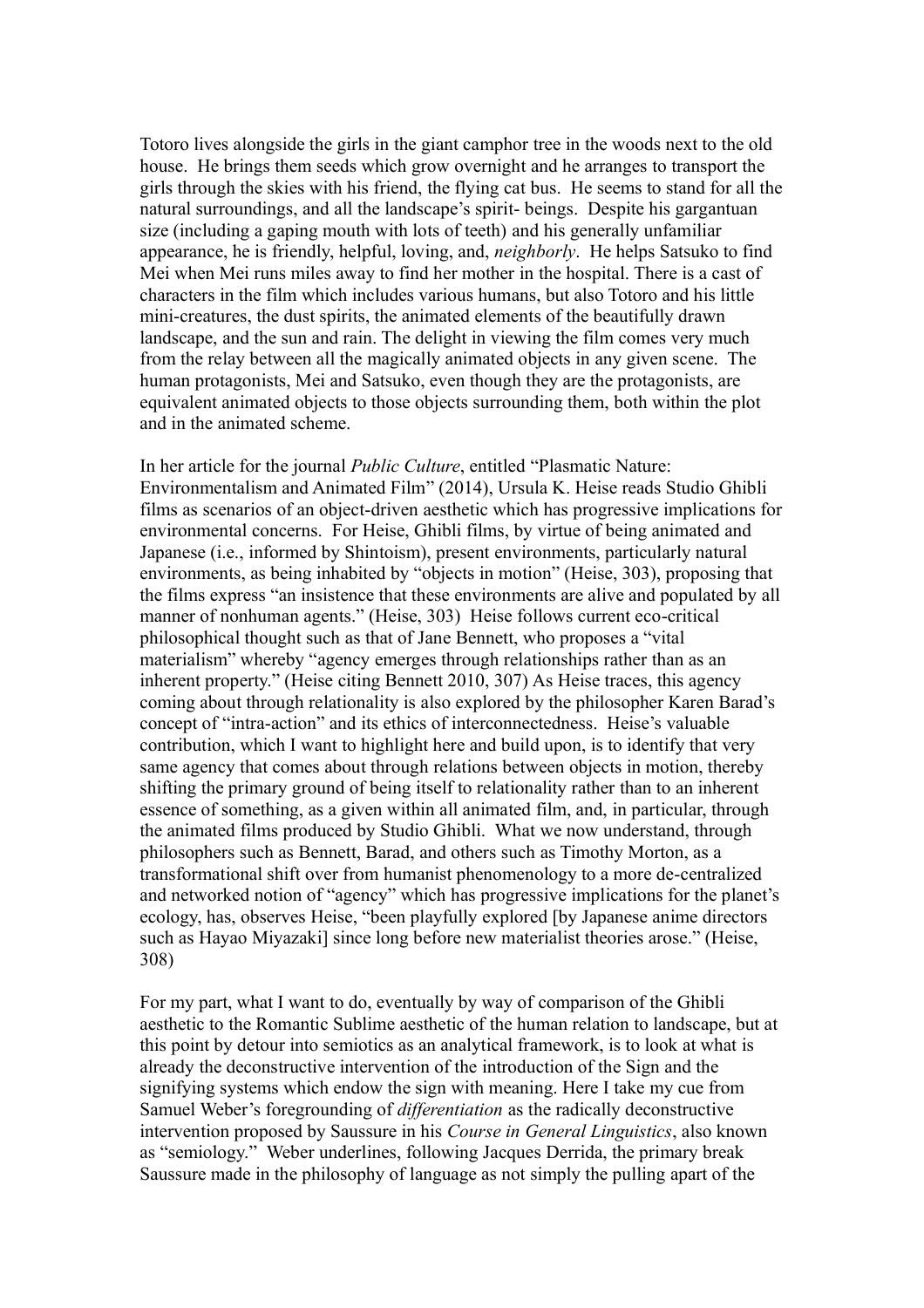sign into the component parts of signifier and signified (also understood as the "arbitrariness of the sign"), which had already been theorized by some Classical Greek philosophers; but as the recognition of *differentiation* between signifiers, and differentiation between signifieds, thereby resulting in an operation of *articulation* as opposed to one of *representation*. (S. Weber, 1991, 26-28) Thus, in any given text we will have the differentiation between objects, between objects and subjects and between subjects, always at play. In this sense, by bringing back Derridean *différence* into eco-critical vital materialism, we can think more about representation in general and the play of signification in aesthetics of landscape. For me, this approach also brings language back into consideration, which I think sometimes gets put on the back burner in current philosophies of intra-object agencies.

In *My Neighbor Totoro*, the neighborly character of Totoro exemplifies and names a friendly relationality between him and the human characters of the film, and the dynamic play of signifiers within any given frame—whether they be various human characters, landscape vistas, rain falling, animated dust, or the giant Todoro himself, illustrates relationality itself and the equal distribution of objects-in-motion as befits, as Heise argued, the genre of film animation in general. Taking into account the specificity of the Studio Ghibli approach to animation philosophically, thematically and technically, we can see that the relation between human objects in motion and nature's objects in motion is balanced and evenly distributed within the film. This non-hierarchical approach to the relationship between humans and the landscape is delightfully encompassed through the loveable figure of Todoro. Todoro and his lair, the giant camphor tree, are revered and respected by the children and their father, but it is a reverence based on equivalence within an ecological scenario. I want to put forth the proposition that it is the foregrounded relational play between signifiers and between signifieds that imparts this neighborly relation.

The deconstructive aesthetic of Studio Ghibli films might be further clarified by a comparison of their depiction of human-natural object relation, to that of what comprises the epitome of metaphysical aesthetics, the Romantic Sublime. A typical Sublime scenario attempts to deny signification, first in its very resistance to being received as "representation" (because "representation" presumes the possibility of the arbitrary); and second, in its constitutive phenomenological perspective which erases the play of objects in the fixing of perspective, in the diminishing of multiplicity, and in the primary purpose of creating subjective response, namely, dismay, astonishment or fear of apocalypse.

In James Ward's painting of the Gordale Scar in West Yorkshire (1811), one of so many expressions of Sublime landscape inspired by the treatise on the Sublime and the Beautiful written by Edmund Burke (1757), and before Burke, by the ancient Greek philosopher Longinus, we know that even attempting representation of this overwhelming Sublime landmark was considered almost foolhardy. The Scar had been pronounced "unpaintable": "'the pencil, as well as the pen, has hitherto failed in representing this astonishing scene,'" pronounced one artist and critic at that time (Nygren, 13). As if the introduction of mimetic representation itself devalues the Sublime (because its economy turns the scene into a mere object), the painter must opt instead to "record…its psychological impact on the viewer… [as] not one moment in space and time but [as] the totality of the experience." (Nygren, 18, 28) Here, we can see the putting forth of human Consciousness as a kind of antidote to the interruption into the Absolute Oneness and infinity as effected by the introduction of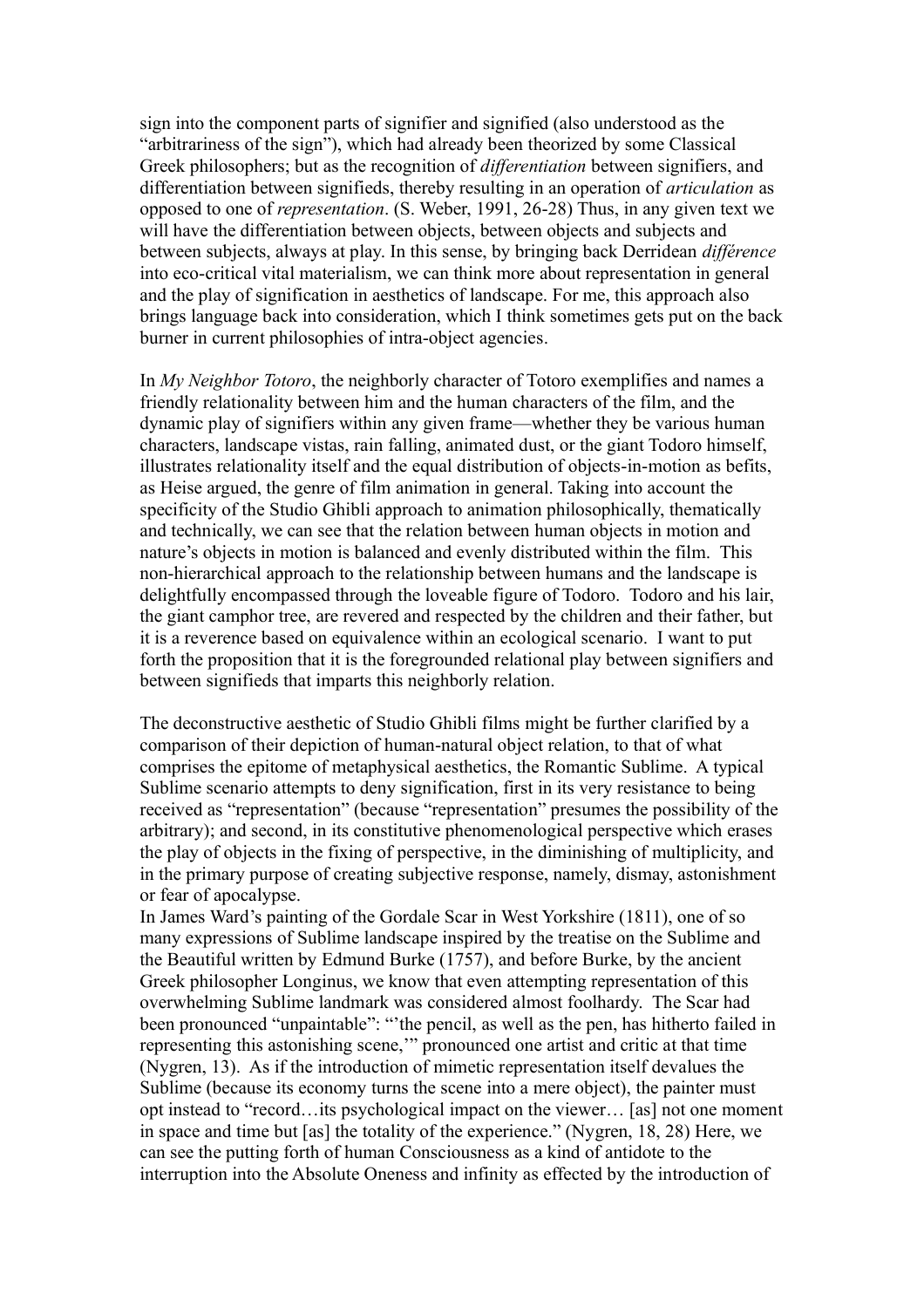signification into something Sublime.

A close reading comparing the use of the same visual trope, the *Rücken* figure, by a Sublime painter, Caspar David Friedrich, and by Miyazaki in *Totoro*, helps to concretize the differences between a phenomenological metaphysical aesthetic, and a non-metaphysical, even deconstructive, one. In Figure 1, we see the classic *Rücken* figure of the *Wanderer Above the Sea of Fog* (1818).

Immediately our eye goes to the figure of the man, and because we see him from the back, we place ourselves into his body and into the vast setting, which extends seemingly boundlessly from our gaze. We cannot help but be overwhelmed, dismayed; we are in a subjective state whereby the boundlessness before us will either encompass and unify us in its Oneness, or, perhaps, terrify us in its awesome power. There is a *relationality* between the human figure and the landscape, but it conveys a hierarchy and a dominance of one signifier over the other. The conscious Subjective state conveyed does its best to erase the play of relay and networking between many signified objects; the abstraction into Vastness resists any awareness of signification at work.

In contrast, a similar figure is drawn Figure 2, in which the girls and their father bow to Totoro's giant Camphor Tree. Unlike in the Friedrich painting, there is no separation between us and the figures; they are flat up against the foreground of the image. The fact that there are three figures bowing to the tree is relevant because it disperses the focal point and divides it, breaking up the totalizing Subjective identification effected by the single figure in the Sublime painting. We don't have the sense of infinity and boundlessness in the *Totoro* image, because the space does not recede in such a single-pointed perspective as it does in Fredrich's composition. A balance is relayed between the human figures, their bowing gesture, the Camphor tree, and the treetops, and the relay between them all takes place within definite parameters. We do not have the same sense of infinity in this image, but rather, an immediacy to that object which is being revered.

This immediacy signifies the neighborly relationality between humans and nature conveyed by the Studio Ghibli films, offering an alternative aesthetic to that of the Romantic Sublime which deconstructs Absolutes in all sorts of generative ways as it delightfully sets objects in motion before our eyes.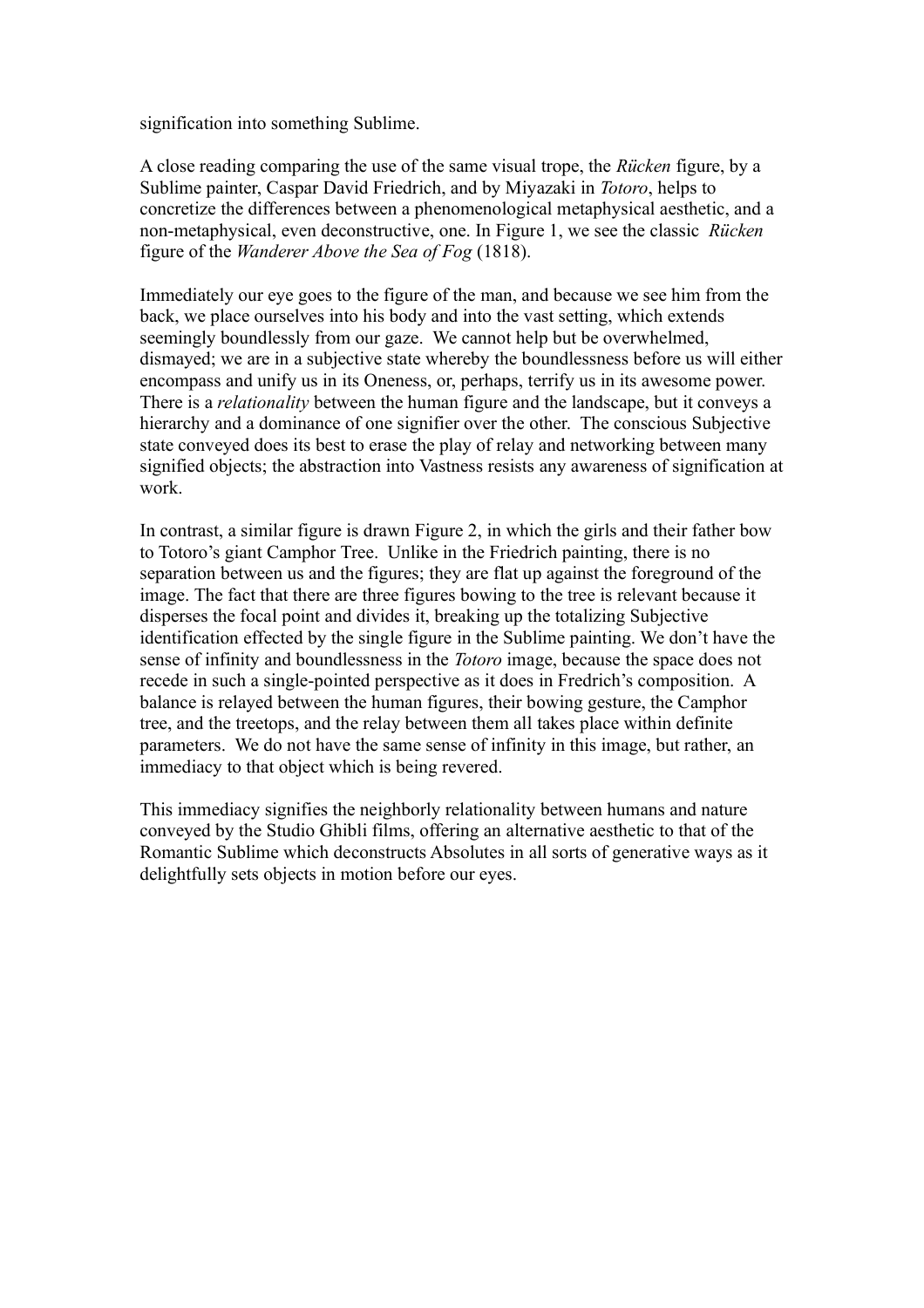## References

Heise, Ursula, "lasmatic Nature: Environmentalism and Animated Film," *Public Culture* 26 (2014), 301-318.

Figure 1: Caspar David Friedrich, *Wanderer Above the Sea of Fog* (1818), accessed here: [http://www.bc.edu/bc\\_org/avp/cas/his/CoreArt/art/rom\\_fri\\_wand.html](http://www.bc.edu/bc_org/avp/cas/his/CoreArt/art/rom_fri_wand.html)



Figure 2: still shot, Hayao Miyazaki, *My Neighbor Totoro*, accessed here: <https://ekostories.com/2012/04/13/children-nature-totoro/>